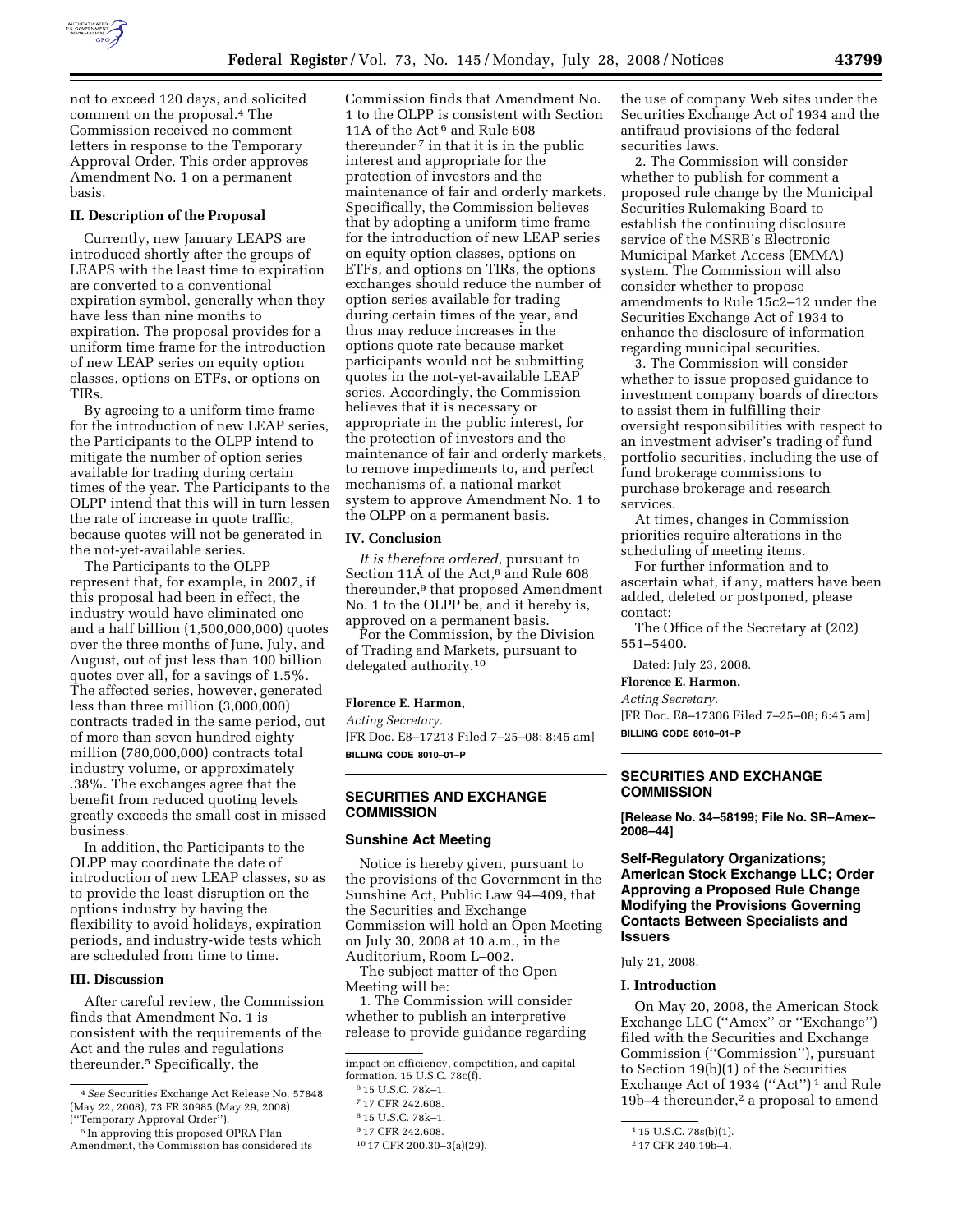Amex Rule 27 to (i) modify the provisions governing contacts between specialists and issuers or, in the case of exchange traded funds (''ETFs'') and structured products, sponsors, and (ii) clarify other procedures applicable to the allocation of securities to specialists. The proposed rule change was published for comment in the **Federal Register** on June 18, 2008.3 The Commission received no comments regarding the proposal. This order approves the proposed rule change.

## **II. Description**

The purpose of the proposed rule change is to revise Amex Rule 27 in order to better reflect the different treatment that is afforded ETFs and structured products in connection with the allocation of securities to specialists. This is reflected in the fact that ETFs and structured products are typically allocated to a specialist within a few days after approval of the issuer's application for listing on the Exchange. However, in the case of other equity securities, the allocation process may take a longer period of time so that allocation to a specialist may not occur within a few days of approval of the issuer's listing application.

Amex Rule 27 sets forth the procedures and policies pursuant to which the Allocations Committee allocates securities listing on the Exchange to specialists. In particular, paragraph (e) describes the Exchange's ''issuer choice'' program under which issuers or, in the case of an ETF or structured product, sponsors, select their specialists from a list of the most qualified specialists prepared by the Allocations Committee and is designed to be read in conjunction with Commentaries .02 and .03 thereto.

Commentaries .02 and .03 contain guidelines for communications between specialists and issuers or, in the case of ETFs and structured products, sponsors that have not yet listed a security on the Exchange, have applied to list a security on the Exchange and/or have a security that has been approved for listing on the Exchange.

## *(i) Commentary .02*

Commentary .02 applies to equity securities other than ETFs and structured products, and prohibits specialists and other members from making direct or indirect contact with an issuer that has requested a listing qualification review  $4$  for the purpose of

influencing the issuer's choice of a specialist. In addition, any communication between equity specialists and issuers is prohibited once an issuer has been approved for listing and the Allocations Committee has prepared the list of qualified specialists. The exception to such prohibition is Exchange-arranged interviews between an issuer approved for listing and any specialist(s) the issuer requests to interview.

The interviews are closely monitored by the Exchange and the Exchange will take appropriate action in the event an inappropriate communication is deemed by the Exchange to have occurred during the interview. The Exchange proposes to clarify that such appropriate action may include the disqualification of a specialist for the allocation.

The Exchange also proposes adding a provision to Commentary .02 addressing post-interview communications between specialists and issuers approved for listing on the Exchange. The proposed rule change would prohibit post-interview contacts between specialists and issuers and provide a means for issuers to obtain further information from the specialists through the Exchange's Equity Sales Group.

Finally, the Exchange proposes to simplify the description of the procedures set forth in Commentary .02 by adding defined terms and moving the provision concerning an issuer's ability to request specialists to be placed on the list of qualified specialists to paragraph (e)(i) of Rule 27.

### *(ii) Commentary .03*

Current Commentary .03 applies only to ETFs and structured products and contains provisions governing contacts between specialists and other members and sponsors and issuers prior to such sponsor or issuer deciding to list a security on the Exchange. Pursuant to current Commentary .03, specialists and other members must notify the Exchange in writing before any planned contact with a potential sponsor or issuer for the purpose of listing the ETFs or structured products of such sponsor or issuer on the Exchange, or within five (5) business days of unanticipated contact where discussions regarding the listing occur. Exchange approval of planned contact is required and the Exchange will grant such approval where it appears that the contact will assist rather than impede the Exchange's effort to list the new ETF or structured product.

ETF and structured product specialists are also currently required to promptly report to the Exchange any representations or commitments that they, or an individual acting on their behalf, have made to an employee of, or any individual acting on behalf of, an issuer or sponsor. The Exchange proposes to amend Commentary .03 to require specialists to only disclose in their applications to be allocated an ETF or structured product representations or commitments that relate to the prospective listing of the ETF or structured product and that are made within the six (6) months preceding the date allocation applications are solicited with respect to that ETF or structured product. The Exchange further proposes, in the event an ETF or structured product is not allocated within five (5) days of the allocation application, to require specialists and other members to update their applications accordingly to report all representations or commitments since last reported to the Exchange.

Commentary .03 also includes procedures related to the interview process. The Exchange proposes to clarify that such procedures apply to issuers and sponsors whose securities have been approved for listing on the Exchange in accordance with Rule 27(e)(i).

### *(iii) Other Changes*

Finally, the Exchange proposes to make technical revisions to paragraphs (c) and (e)(i) of Rule 27 in order to consistently use the term ''issuer'' as opposed to ''company'', clarify the applicability of the provisions to equity, ETF and structured product listings and, in general, to simplify the reading of the text.

#### **III. Discussion**

After careful review, the Commission finds that the proposed rule change is consistent with the requirements of the Act and the rules and regulations thereunder applicable to a national securities exchange.<sup>5</sup> In particular, the Commission finds that the proposal is consistent with Section 6(b)(5) of the Act,<sup>6</sup> which requires, among other things, that a national securities exchange's rules be designed to promote just and equitable principles of trade, to remove impediments to and to perfect the mechanism of a free and open

<sup>3</sup>Securities Exchange Act Release No. 57952 (June 11, 2008), 73 FR 34809.

<sup>&</sup>lt;sup>4</sup>The listing qualification review is the process whereby an issuer undergoes review by the

Exchange's Listing Qualifications Department. The listing qualification review will commence once the listing application is submitted to the Exchange.

<sup>5</sup> In approving this proposal, the Commission has considered the proposed rule's impact on efficiency, competition, and capital formation. *See*  15 U.S.C. 78c(f).

<sup>6</sup> 15 U.S.C. 78f(b)(5).